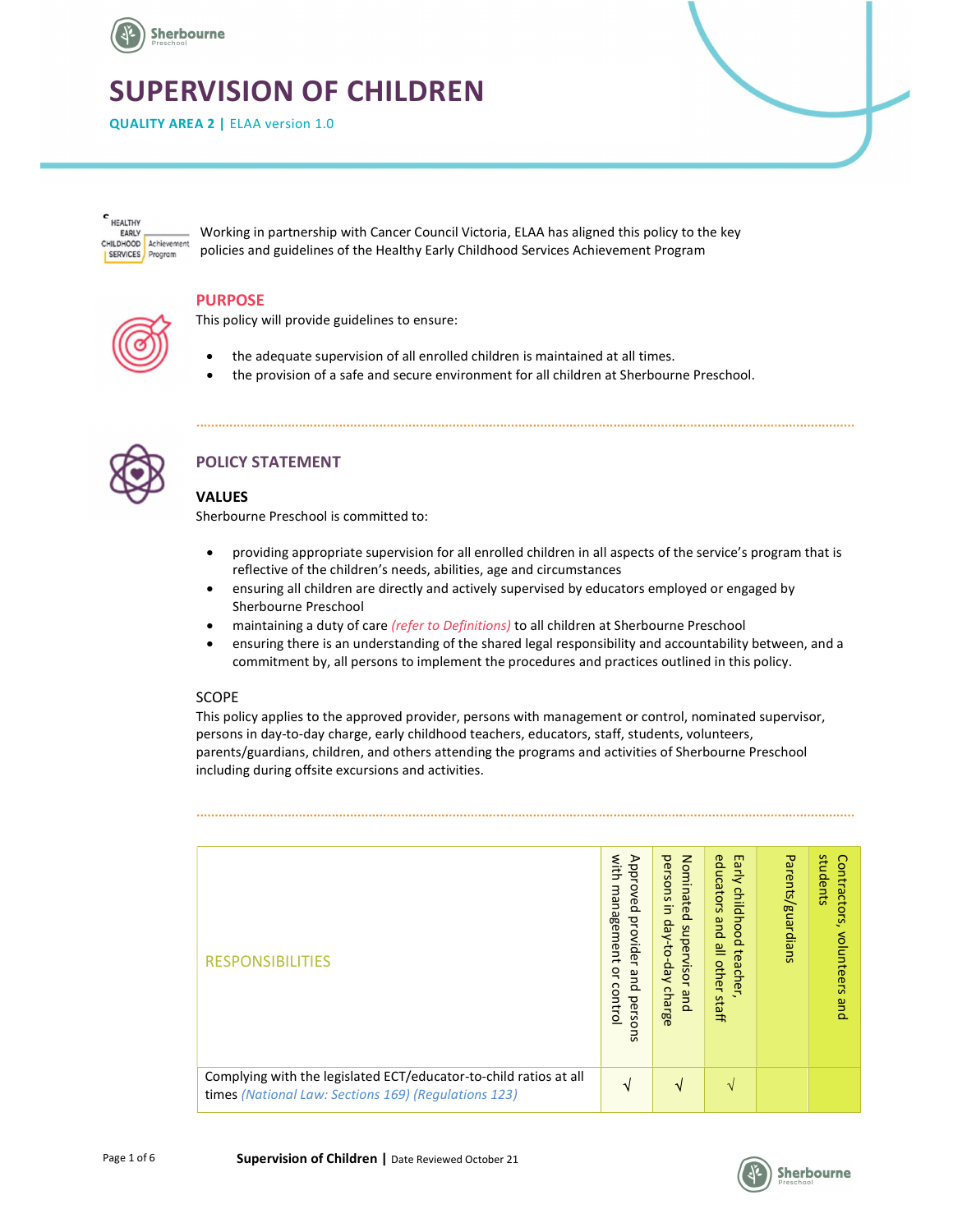| Counting only those educators who are working directly with<br>children at the service in the educator-to-child ratios (Regulation<br>122)                                                                                                                                                                                                                                                              | $\sqrt{}$  | $\sqrt{}$  | $\sqrt{}$          |           |
|---------------------------------------------------------------------------------------------------------------------------------------------------------------------------------------------------------------------------------------------------------------------------------------------------------------------------------------------------------------------------------------------------------|------------|------------|--------------------|-----------|
| Keeping a record of ECT/educators working directly with children<br>(Regulation 151)                                                                                                                                                                                                                                                                                                                    | $\sqrt{ }$ | $\sqrt{ }$ |                    |           |
| Ensuring any educator under the age of 18 is not left to supervise<br>children on their own (Regulation 120)                                                                                                                                                                                                                                                                                            |            | $\sqrt{}$  | $\sqrt{}$          |           |
| Ensuring an unauthorised person is under the direct supervision<br>of an ECT/educator whilst at the service (National Law: Section<br>170(2)                                                                                                                                                                                                                                                            | $\sqrt{}$  | $\sqrt{}$  | $\sqrt{}$          |           |
| Ensuring, in addition to ratio requirements, that a minimum of<br>two educators are rostered on duty at all times children are in<br>attendance at the service                                                                                                                                                                                                                                          | $\sqrt{ }$ | $\sqrt{}$  | $\sqrt{}$          |           |
| Ensuring that children being educated and cared for by the<br>service are adequately supervised (refer to Definitions) by being<br>in sight and/or hearing of an educator at all times; including<br>during eating, toileting, sleep, rest and transition routines<br>(National Law: Section 165 (1), (2))                                                                                              | √          | $\sqrt{}$  | $\sqrt{}$          |           |
| Considering the design and arrangement of the service<br>environment to support active supervision (Regulation 115). This<br>may be supported by a supervision plan (refer to Attachment 1)                                                                                                                                                                                                             | $\sqrt{}$  | $\sqrt{}$  | $\sqrt{}$          |           |
| Managing potential risk of abuse or harm to each child, including<br>fulfilling duty of care (refer to Definitions) and legal obligations to<br>protect children and prevent any reasonable, foreseeable risk of<br>injury or harm (refer to Child Safe Environment Policy)                                                                                                                             | √          | $\sqrt{}$  | √                  |           |
| Identifying high-risk activities, including excursions (refer to<br>Excursions and Service Events Policy, Road Safety and Safe<br>Transport Policy and Water Safety Policy), through a risk<br>management process, and implementing strategies to improve<br>children's safety e.g. Considering increasing adult-to-child ratios<br>in line with the identified risks (Regulation 100, 101, 102B, 102C) | $\sqrt{}$  | $\sqrt{}$  | V                  |           |
| Ensuring supervision standards are maintained during<br>ECT/educator breaks, including during lunch breaks                                                                                                                                                                                                                                                                                              | $\sqrt{}$  | $\sqrt{}$  | $\sqrt{}$          |           |
| Providing safe spaces for children, which allow for adequate<br>supervision, and which include safe fall zones, good traffic flow,<br>maintenance of buildings and equipment, and minimising trip<br>hazards                                                                                                                                                                                            | V          | $\sqrt{}$  | $\rightsquigarrow$ |           |
| Implementing induction procedures to inform casual and relief<br>staff about the supervision strategies outlined in this policy                                                                                                                                                                                                                                                                         | $\sqrt{ }$ | $\sqrt{}$  |                    | $\sqrt{}$ |
| Notifying the Regulatory Authority (DET) within 24 hours of:                                                                                                                                                                                                                                                                                                                                            |            |            |                    |           |
| a serious incident (refer to Definitions) occurring at the<br>service, including when a child appears to be missing or<br>cannot be accounted for (National Law: Section<br>174(2)(a)), (Regulations 176(2)(a)(ii))<br>a complaint alleging that the health, safety or wellbeing<br>of a child has been compromised or that the law has<br>been breached (National Law: Section 174(2)(b)),             | $\sqrt{ }$ | $\sqrt{}$  |                    |           |
| (Regulations 175(2)(c), 176(2)(b))<br>Notifying parents/guardians of a serious incident (refer to                                                                                                                                                                                                                                                                                                       | $\sqrt{ }$ | $\sqrt{}$  | $\sqrt{}$          |           |
| Definitions) involving their child as soon as possible, but not                                                                                                                                                                                                                                                                                                                                         |            |            |                    |           |

Email membersolutions@elaa.org.au

© 2021 Early Learning Association Australia | Telephone 03 9489 3500

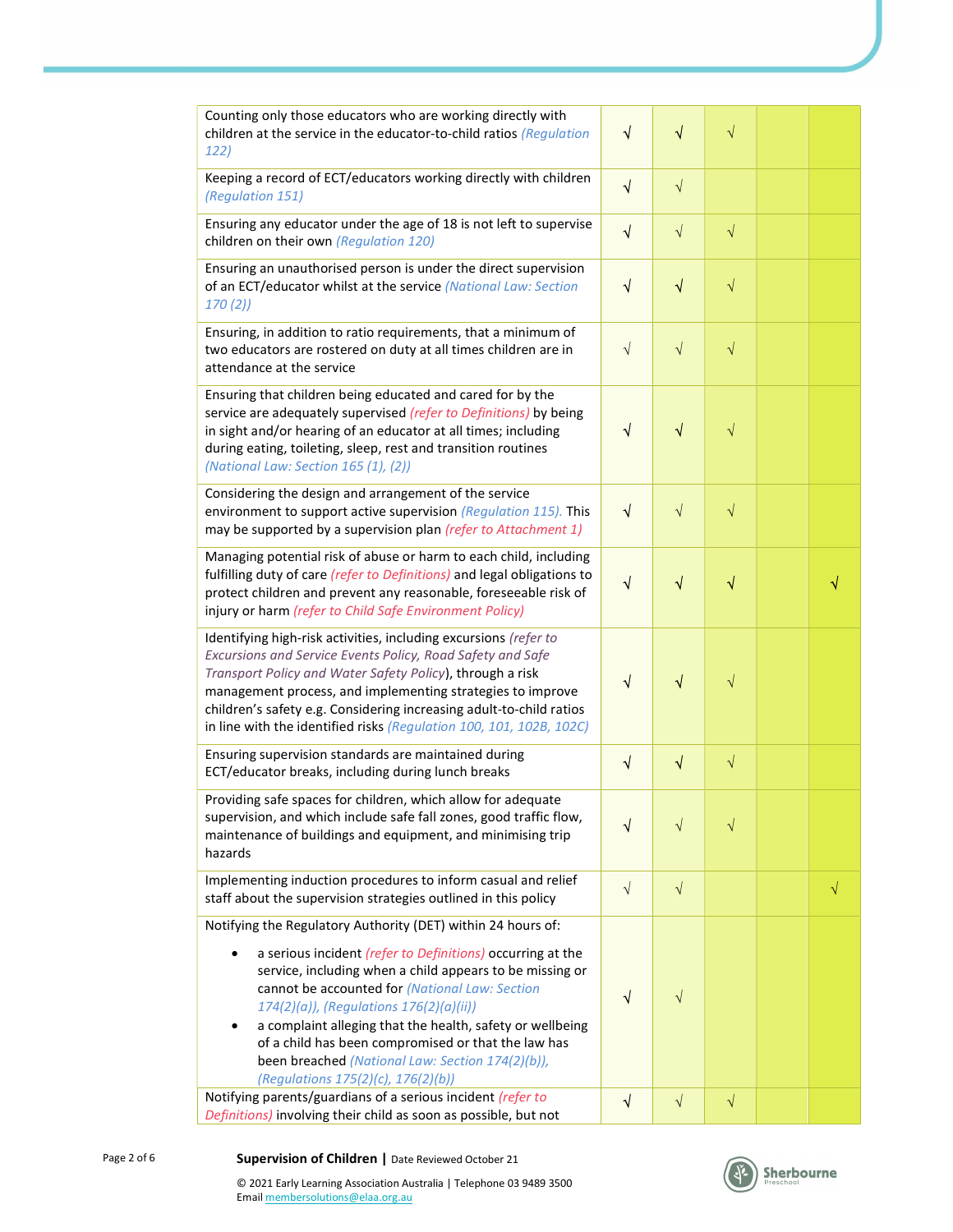| more than 24 hours after the occurrence (Regulation 86, 87<br>(3)(e)                                                                                                                                                                                                                                      |            |           |           |           |   |
|-----------------------------------------------------------------------------------------------------------------------------------------------------------------------------------------------------------------------------------------------------------------------------------------------------------|------------|-----------|-----------|-----------|---|
| Reporting notifiable incidents (refer to Definitions) to Worksafe<br>Victoria                                                                                                                                                                                                                             | $\sqrt{ }$ | $\sqrt{}$ |           |           |   |
| Evaluating supervision procedures regularly                                                                                                                                                                                                                                                               |            | $\sqrt{}$ | $\sqrt{}$ |           |   |
| Complying with the service's Excursions and Service Events, Road<br>Safety and Safe Transport and Water Safety Policy                                                                                                                                                                                     |            | $\sqrt{}$ | $\sqrt{}$ | $\sqrt{}$ |   |
| Identifying the potential for the risks of abuse or harm to each<br>child, including fulfilling duty of care (refer to Definitions) and<br>legal obligations to protect children and prevent any reasonable,<br>foreseeable risk of injury or harm                                                        | $\sqrt{}$  | $\sqrt{}$ | $\sqrt{}$ |           |   |
| Providing support to ECT/educators when children with<br>challenging behaviours or additional leads are involved                                                                                                                                                                                          | $\sqrt{}$  | $\sqrt{}$ |           |           |   |
| Ensuring that all children are accounted for, including by<br>referring to attendance records (refer to Definitions) at various<br>times throughout the day, e.g. during indoor/outdoor programs                                                                                                          |            | $\sqrt{}$ | $\sqrt{}$ |           |   |
| Adjusting supervision strategies to suit the service environment,<br>educator skills, and age mix, dynamics and size of the group of<br>children being supervised and the activities being undertaken                                                                                                     | √          | $\sqrt{}$ | $\sqrt{}$ |           |   |
| Maintaining a duty of care to children at all times (including<br>when the child is on the premises but not signed into or signed<br>out of the care of the service and the parent/guardian or person<br>delivering or collecting the child is responsible for supervising<br>that child) (Regulation 99) |            | $\sqrt{}$ | √         | √         |   |
| Balancing supervision requirements with children's needs for<br>privacy and independence                                                                                                                                                                                                                  |            | $\sqrt{}$ | $\sqrt{}$ |           |   |
| Communicating with other educators regularly to ensure<br>adequate supervision at all times                                                                                                                                                                                                               |            | $\sqrt{}$ | $\sqrt{}$ |           |   |
| Adhering to the Child Sage Environment Policy                                                                                                                                                                                                                                                             | √          | $\sqrt{}$ | $\sqrt{}$ | √         | √ |
| Ensuring doors and gates are closed at all times to prevent<br>children from leaving the service unaccompanied or from<br>accessing unsupervised/unsafe areas of the service                                                                                                                              | $\sqrt{}$  | $\sqrt{}$ | $\sqrt{}$ | $\sqrt{}$ |   |
| Deciding when to interrupt and redirect children's play to ensure<br>safety at all times                                                                                                                                                                                                                  |            | $\sqrt{}$ | $\sqrt{}$ |           | √ |
| Identifying opportunities to support and extend children's<br>learning while also recognising their need to play without adult<br>intervention                                                                                                                                                            |            | $\sqrt{}$ | $\sqrt{}$ |           | V |
| Conducting daily safety checks of the environment to assess<br>safety and to remove hazards                                                                                                                                                                                                               |            | $\sqrt{}$ | $\sqrt{}$ |           |   |
| Supervising/being aware of children's daily arrival and departure<br>from the service and being aware of the person who has<br>authority to collect the child (refer to Delivery and Collection of<br>Children Policy)                                                                                    |            | $\sqrt{}$ | $\sqrt{}$ | $\sqrt{}$ |   |
| Supervising their own child/ren before signing them into the<br>program and after they have signed them out of the program                                                                                                                                                                                |            |           |           | $\sqrt{}$ |   |

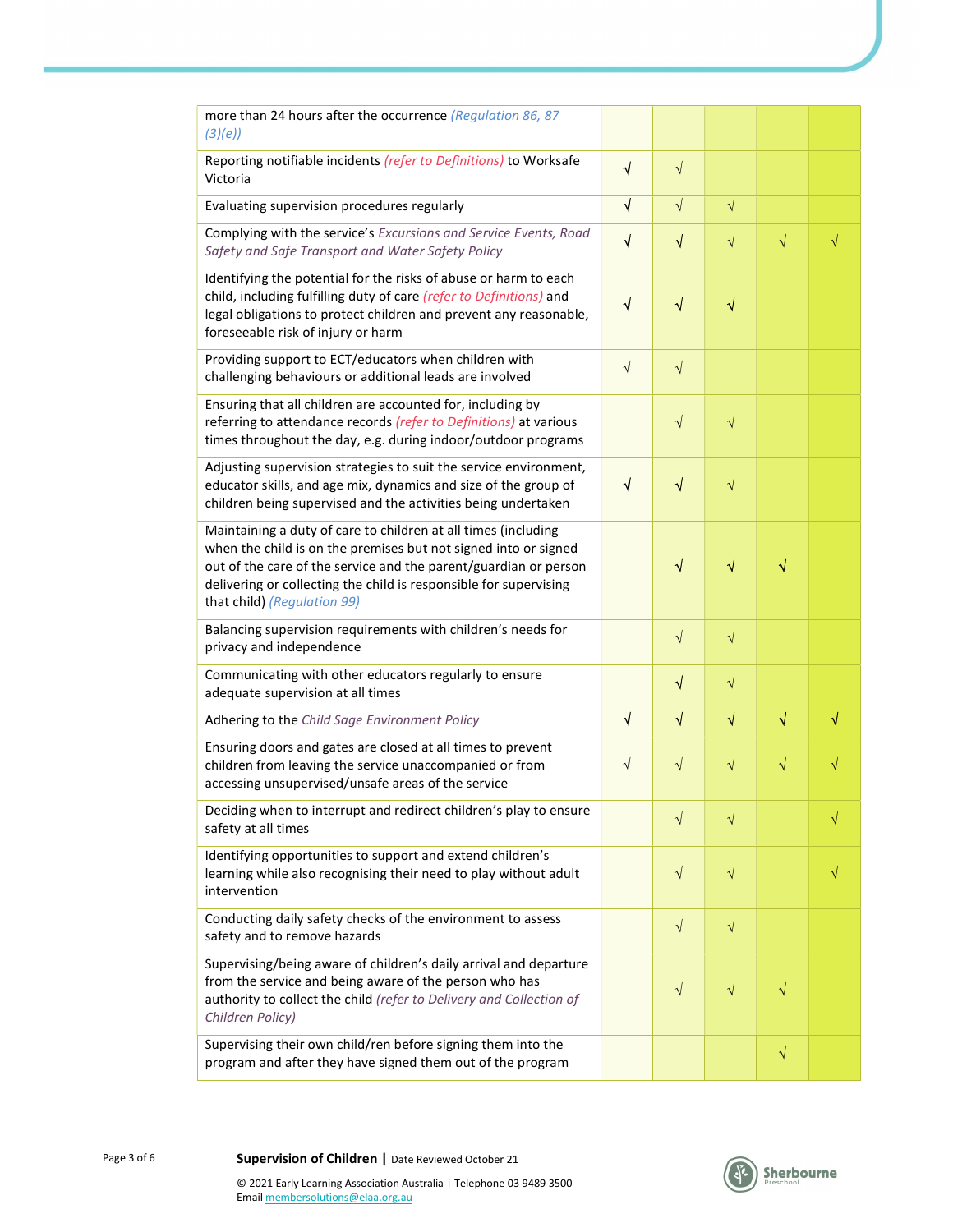| Enabling ECT/educators to supervise children at all times e.g. by<br>making arrangements to speak with educators at a mutually<br>suitable time |  |  |  |  |  |
|-------------------------------------------------------------------------------------------------------------------------------------------------|--|--|--|--|--|
| BOLD tick $\sqrt{}$ indicates legislation requirement                                                                                           |  |  |  |  |  |



# BACKGROUND AND LEGISLATION

#### BACKGROUND

Supervision is essential in ensuring that children's safety is protected in the service environment. Children have a right to be protected from potential hazards and dangers posed by products, plants, objects, animals and people in the immediate and wider environment.

Supervision is an integral part of the care and education of children and requires staff members to make ongoing assessments of the child and the activities in which they are engaged; utilising range of skills such as positioning and peripheral vision. Active supervision assists in the development of positive relationships between educators, children and their families, and informs ongoing assessment and future planning. Adequate supervision (refer to Definitions) requires teamwork and good communication between educators.

#### LEGISLATION AND STANDARDS

Relevant legislation and standards include but are not limited to:

- Child Safe Standards, Education and Care Services National Law Act 2010
- Education and Care Services National Regulations 2011
- National Quality Standard, Quality Area 2: Children's Health and Safety
- Occupational Health and Safety Act 2004
- Occupational Health and Safety Regulations 2017
- Worker Screening Act 2020
- Worker Screening Regulations 2021 (Vic)

#### The most current amendments to listed legislation can be found at:

- Victorian Legislation Victorian Law Today: www.legislation.vic.gov.au
- Commonwealth Legislation Federal Register of Legislation: www.legislation.gov.au



#### **DEFINITIONS**

The terms defined in this section relate specifically to this policy. For regularly used terms e.g. Approved provider, Nominated supervisor, Notifiable complaints, Serious incidents, Duty of care, etc. refer to the Definitions file of the PolicyWorks catalogue.



# SOURCES AND RELATED POLICIES

#### SOURCES

- Kidsafe: www.kidsafe.com.au
- The Royal Children's Hospital Community Information team (formerly Safety Centre) provides information on safety promotion and injury prevention: www.rch.org.au.
- WorkSafe Victoria: www.worksafe.vic.gov.au



Page 4 of 6 **Supervision of Children** | Date Reviewed October 21

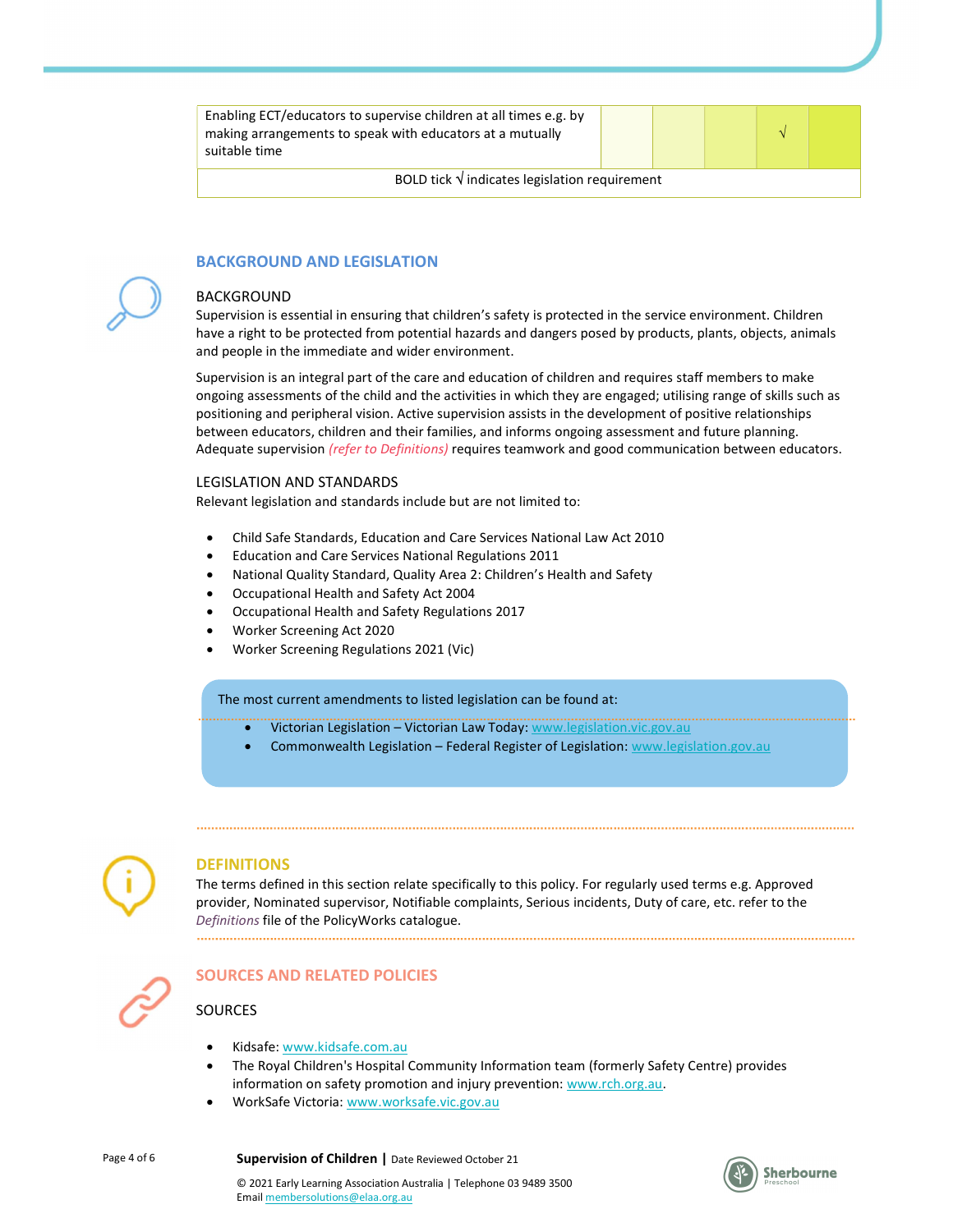- Guide to the National Quality Framework (ACECQA): http://acecqa.gov.au/
- Guide to the Education and Care Services National Law 2010 and the Education and Care Services National Regulations 2011 (ACECQA): http://acecqa.gov.au/

#### RELATED POLICIES

- Administration of First Aid
- Child Safe Environment
- Complaints and Grievances
- Dealing with Medical Conditions
- Delivery and Collection of Children
- Excursions and Service Events
- Incident, Injury, Trauma and Illness
- Interactions with Children
- Occupational Health and Safety
- Relaxation and Sleep
- Road Safety and Safe Transport
- Staffing
- Tobacco Alcohol and other Drugs
- Water Safety

#### EVALUATION

In order to assess whether the values and purposes of the policy have been achieved, the approved provider will:

- regularly seek feedback from everyone affected by the policy regarding its effectiveness
- record and monitor complaints and incidents in relation to the supervision of children and amend the policy and procedures as required
- keep the policy up to date with current legislation, research, policy and best practice
- revise the policy and procedures as part of the service's policy review cycle, or as required

 notifying all stakeholders affected by this policy at least 14 days before making any significant changes to this policy or its procedures, unless a lesser period is necessary due to risk.



# **ATTACHMENTS**

Attachment 1: Supervision risk management template



#### AUTHORISATION

This policy was adopted by the approved provider of Sherbourne Preschool on 14/9/21.

REVIEW DATE: JULY/2024